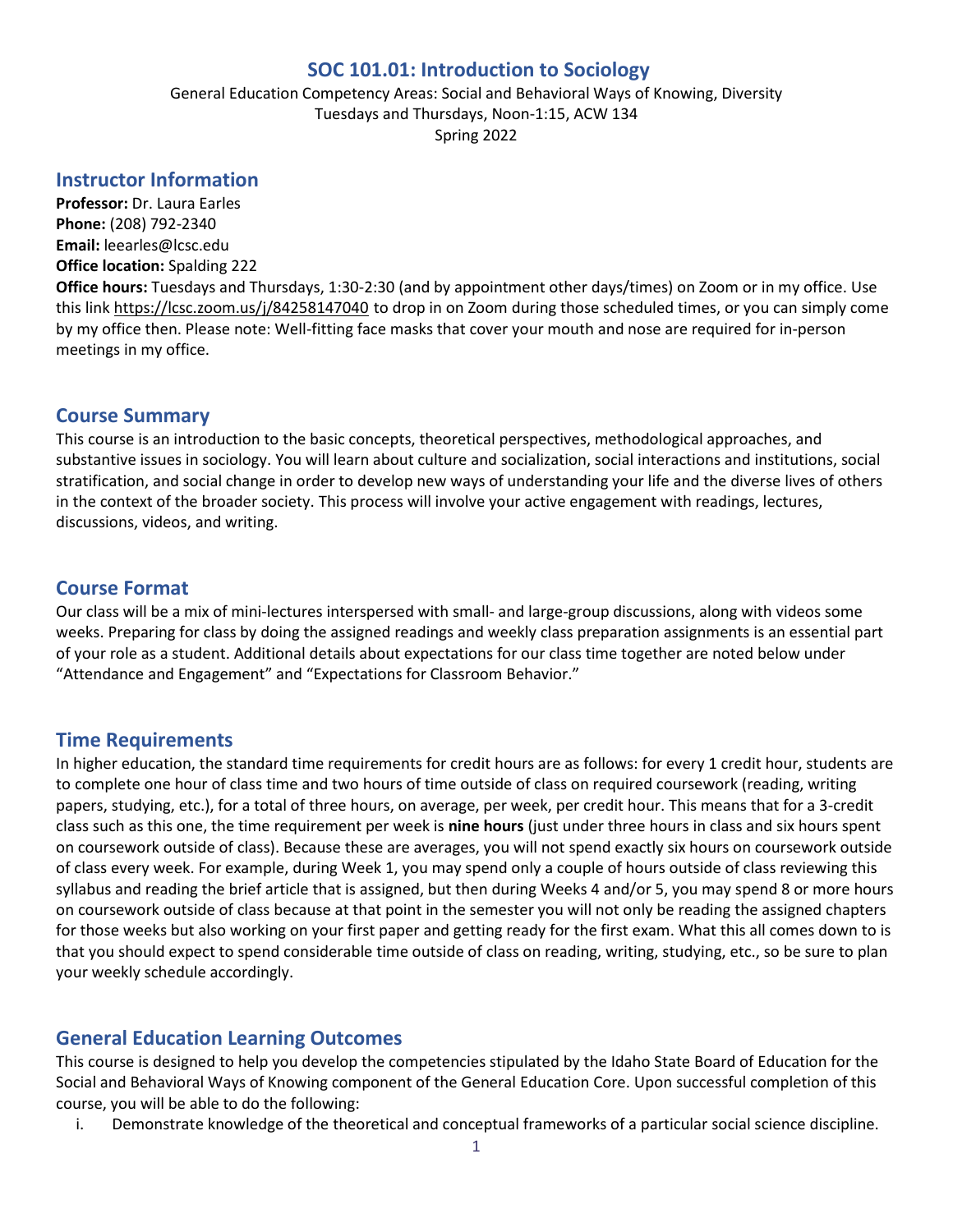- ii. Develop an understanding of self and the world by examining the dynamic interaction of individuals, groups, and societies as they shape and are shaped by history, culture, institutions, and ideas.
- iii. Utilize social science approaches, such as research methods, inquiry, or problem solving, to examine the variety of perspectives about human experiences.
- iv. Evaluate how reasoning, history, or culture informs and guides individual, civic, or global decisions.
- v. Understand and appreciate similarities and differences among and between individuals, cultures, or societies across space and time.

This course is also designed to help you achieve required learning outcomes for the Diversity component of the General Education Core. In this regard, upon successful completion of this course, you will be able to do the following:

- 1. Demonstrate the effect of culture on human behavior.
- 2. Compare one's own worldview with another worldview.
- 3. Demonstrate how sameness and difference, as constituted through intersections of social categories (e.g., racial, ethnic, religious, regional, economic, and/or gendered backgrounds) shape the human experience.
- 4. Utilize information about human diversity from a variety of sources.

# **Course-specific Learning Outcomes**

This course aims to help you gain knowledge and develop skills that will aid you in becoming a critical thinker, a successful student, and an informed, engaged member of society. To this end, in this course you will do the following, which are linked to the above General Education learning outcomes as noted in parentheses:

- gain knowledge of how society operates on the micro and macro levels (ii, iv, v, 1, 3, 4).
- learn how to interpret a broad range of human behaviors and social processes by applying key sociological theories and concepts (i, ii, iii, iv, v, 1, 3, 4).
- **develop what C. Wright Mills called a "sociological imagination," enabling you to understand your life and the lives of others in the context of broader historical trends and social processes** (i, ii, iv, v, 1, 2, 3, 4).
- discuss social issues in an informed, critical, and civil manner and in the process gain experience sharing ideas with and receiving feedback from your peers (i, ii, iv, v, 1, 2, 3, 4).
- write essays, brief summaries, and reflection pieces in which you analyze and/or interpret social phenomena and apply sociological theories, concepts, and insights appropriately (i, ii, iii, iv, v, 1, 2, 3, 4).

# **Overall Goal**

I want you to learn something new in this class. Sounds simple, right? Well, in my experience, this isn't always such an easy task. We all have so many taken-for-granted assumptions about how the world works, what constitutes reality, why people behave in certain ways, etc., that it is sometimes difficult for us to recognize when what we've "always known" is keeping us from learning more. I think that all of us—teachers and students alike—need to continually challenge ourselves to learn more about the world in which we live. I believe the way to accomplish this is by questioning popular interpretations of social phenomena, seeking out credible information that will help us answer our questions, and understanding that we can always learn more about any given topic. You should do well in this course if you approach the material with this in mind.

# **My Philosophy of Learning**

My philosophy of learning derives from my more basic approach to life, which can be summed up in two words: *be curious*. The mark of an active mind is *curiosity*, a genuine desire to learn more about whatever it is you're actively studying as well as the myriad of other things that cross your path or your mind during a given day. Curiosity has driven my own academic pursuits since I was an undergraduate, and that, in turn, influences how I teach and how I hope you will approach the learning process in this class. In emphasizing this quality, curiosity, I am implicitly (and now explicitly) revealing that I think learning works best as a self-motivated, internally driven process. Interestingly, this is at odds with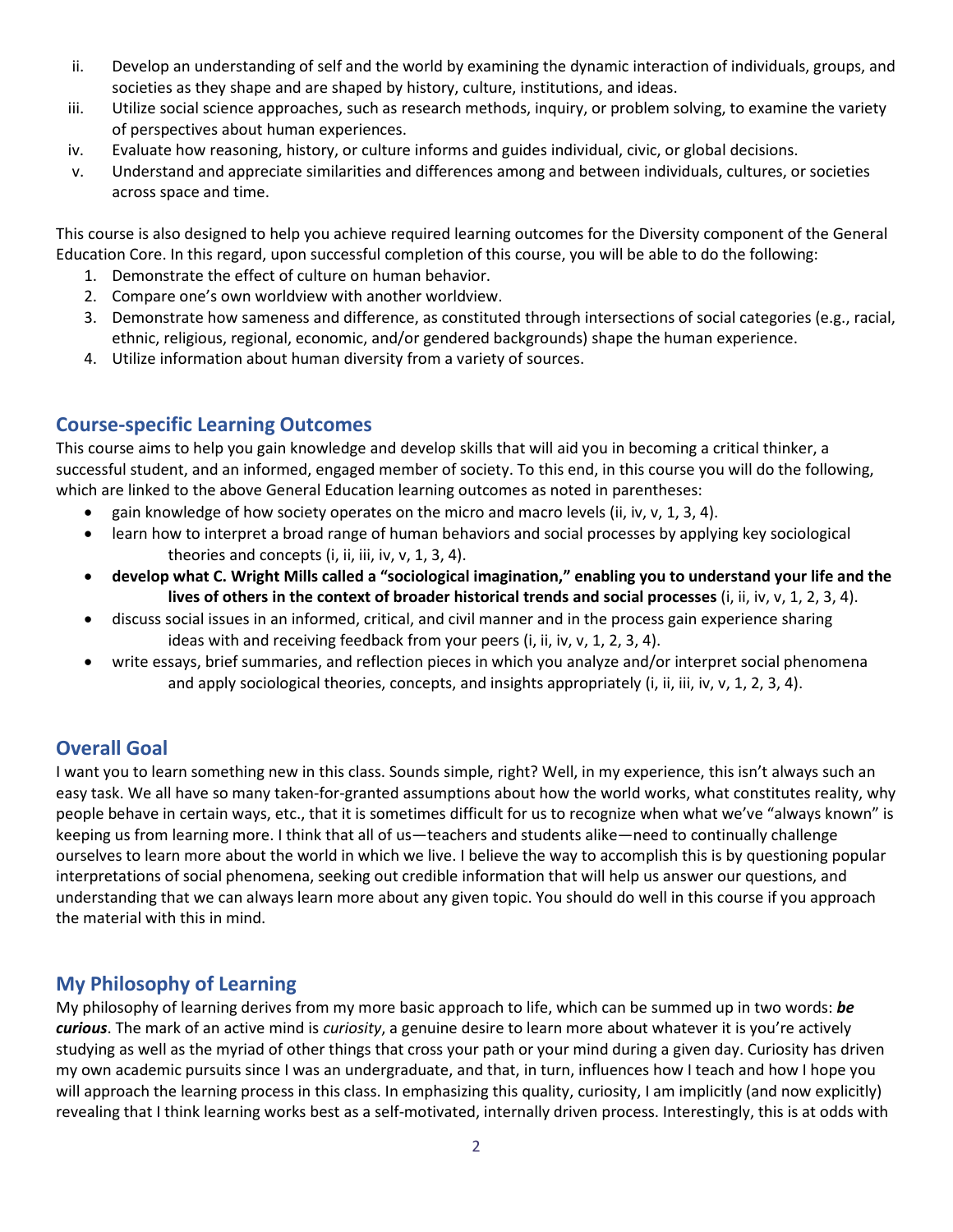how we (meaning the larger enterprise of formal education) tend to approach teaching and learning in the United States, in that through the process of grading, calculating GPAs, awarding scholarships, etc., we use external rewards to motivate students. I would encourage you to reflect on this and consider the degree to which your own motivation for learning and, in turn, your academic behaviors are driven by internal versus external motivations. You're probably driven by a mix of both, which is understandable given our more general cultural orientation, but I'd encourage you to try to focus on the internal motivations a bit more. In doing so, you will likely notice a perceptual shift in how your approach your schoolwork. For example, instead of *having* to read a chapter, you might find yourself being *interested in* reading a chapter in order to learn more about a given topic, or instead of cramming the night before an exam, you may begin periodically reviewing your notes and thinking about how the new concepts and theories you're learning can be applied to your own life, what you see in the news, etc. If you approach this class in this way, you will begin to see the world around you through the lens of sociology, which will undoubtedly spur further curiosity, likely beyond the bounds of what we cover in this class, and that's exactly the point: from this semester forward, you will be even more curious about the social world, which will hopefully lead to further learning throughout your life.

## **Required Readings**

*Reading is the cornerstone of your college experience***.** Our class dynamic and your learning depend on your active engagement with the assigned readings. What does "active engagement" entail? If you're like me, it means you may have to read certain passages several times to fully understand them, and you will definitely want to jot down notes (important points, your own insights, questions, etc.) as you read. It also requires that you block off several hours of your weekly schedule for reading for this class so that you can read entire chapters/articles in an uninterrupted fashion, rather than bits and pieces in between all of the other things on your daily to-do list. Finally, it involves consciously thinking about key points from earlier readings as you encounter new ones in subsequent readings, integrating various insights as we move through the semester. When you actively engage with readings, you are building your knowledge, changing your understanding of the world, and forging new neural connections in your brain. What an amazing process we undertake when we read with such purpose!

The following **required book** is available at the LCSC Bookstore and from various booksellers online:

Andersen, Margaret L., and Howard F. Taylor. 2020. *Sociology, The Essentials*, 10th Ed. Cengage.

**In addition to the textbook, selected chapters and articles are posted on Canvas in the "Readings" module. These readings are also required, and as you'll quickly learn, they are just as important as the textbook.** 

*You should always have the textbook and any other readings (printed or electronic copies) readily available during our class sessions because we will directly reference them in our discussions.* If you prefer hardcopies of the chapters and articles on Canvas, the cost of printing all of them is approximately \$25-30 if you use one of the library's printers.

### **Assignments and Grading**

Final grades are calculated using a **200-point scale** based on the following:

**Quizzes – 20% (40 pts.)** You will take near-weekly quizzes in Canvas to assess your comprehension of the course material (readings, lectures, videos). The quizzes will be comprised of approximately 10 multiple-choice, true/false, and/or shortanswer questions and will have a time limit of 20 minutes. **Each quiz must be taken by midnight on Sunday during the week for which it is assigned**. (There are two exceptions to this: Quizzes 4 and 8 have Wednesday deadlines, as noted in the course schedule at the end of this syllabus.) I strongly recommend waiting until after Thursday's class to take each week's quiz. *There will be 10 quizzes worth five points each, and your two lowest grades will be dropped.*

**Class Preparation Assignments – 25% (50 pts.)** Most weeks you will complete a relatively brief writing assignment in preparation for class that will ask you to reflect on and/or apply what you are learning from the readings. These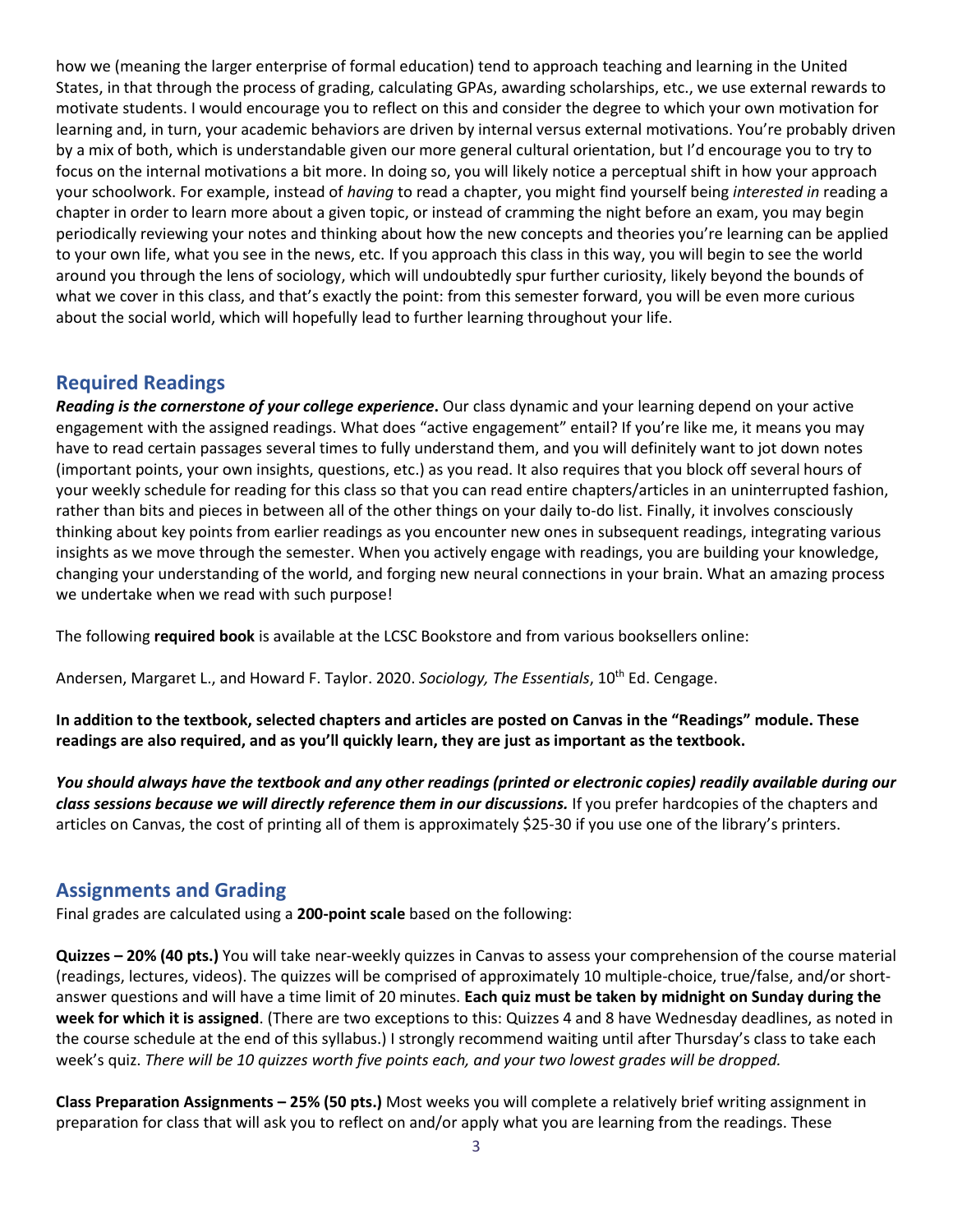assignments will be posted on Canvas on Friday afternoons in the module for the following week and should take you 15-40 minutes to complete (not including the required time to read the chapters/articles on which they are based), depending on the assignment. *They must be submitted (on Canvas) by 11:30 a.m. on Tuesdays or Thursdays, depending on the week.* The day they are due each week will be noted in the assignment instructions and is also noted in the course schedule on the last few pages of this syllabus. *There are 12 of these assignments, worth five points each, and your two lowest grades will be dropped (which means, theoretically, you only need to submit 10 of them).* 

**First exam – 15% (30 pts.)** The first exam will consist of a combination of multiple choice, true/false, fill-in-the-blank, short answer, and/or essay questions on material covered during the first part of the semester.

**Second exam – 15% (30 pts.)** The second exam will consist of a combination of multiple choice, true/false, fill-in-theblank, short answer, and/or essay questions on material covered during the second part of the semester.

**First Essay – 10% (20 pts.)** The first essay is a relatively brief, formal paper, approx. 4-5 pages in length, in which you will reflect on and/or analyze specific social phenomena/aspects of society, with references to the course readings. Instructions will be posted on Canvas approximately two weeks before the essay is due.

**Second Essay – 15% (30 pts.)** The second essay is a 5-6-page formal paper in which you will demonstrate your ability to synthesize key concepts, ideas, and sociological insights that you have learned over the course of the entire semester. Instructions will be posted on Canvas approx. three weeks before the essay is due.

**Extra credit – 2% (4 pts.)** You can earn extra credit by completing the Indiana University Plagiarism Tutorials and successfully passing a Certification Test. This is where you will find the tutorials and complete instructions for how to take a test: [https://plagiarism.iu.edu/index.html.](https://plagiarism.iu.edu/index.html) You can earn this extra credit by forwarding your certification email from Indiana University to me [\(leearles@lcsc.edu\)](mailto:leearles@lcsc.edu) by the end of Week 4 (Friday, Feb. 11).

### **Important notes:**

**\*Any information from the readings is fair game for exams and quizzes,** whether or not it is explicitly covered in class. Also note that the lectures will sometimes introduce material not covered in the textbook or other readings, so good note taking and engagement with the lecture material is key to your success in this class.

**\*Review sheets will be posted in advance of the exams**, and prior to that, important concepts, theories, and key points for each broad topic will be included as a list on the "Overview" page in the weekly modules in Canvas, so you'll be aware of the especially important information to focus on as you read and take notes.

**\*The weekly quizzes cover the readings, Powerpoint slides, and lectures for each week; they are not cumulative.** They emphasize key terms (specific concepts, theories, etc.) and their application.

**\*Quizzes are open-note and open-book, but they will be timed, so you must be well prepared for them and pace yourself while taking them in order to do well**. Their intended purpose is to make sure you understand the assigned readings, lectures, videos, etc., so you need to fully engage with those course materials, taking notes as you read, listen, and watch.

#### **Overall grading scale, based on total points earned at the end of the semester:**

| $A = 93-100\%$ (185-200 pts.)            | $C = 73-76\% (145-152 \text{ pts.})$     |
|------------------------------------------|------------------------------------------|
| $A = 90 - 92\% (179 - 184 \text{ pts.})$ | $C- = 70-72\% (139-144 \text{ pts.})$    |
| $B+ = 87-89\% (173-178 \text{ pts.})$    | $D+ = 67-69\% (133-138 \text{ pts.})$    |
| $B = 83-86\% (165-172 \text{ pts.})$     | $D = 60 - 66\% (119 - 132 \text{ pts.})$ |
| $B- = 80-82\% (159-164 \text{ pts.})$    | $F = 59\%$ or less (118 or below)        |
| $C+$ = 77-79% (153-158 pts.)             |                                          |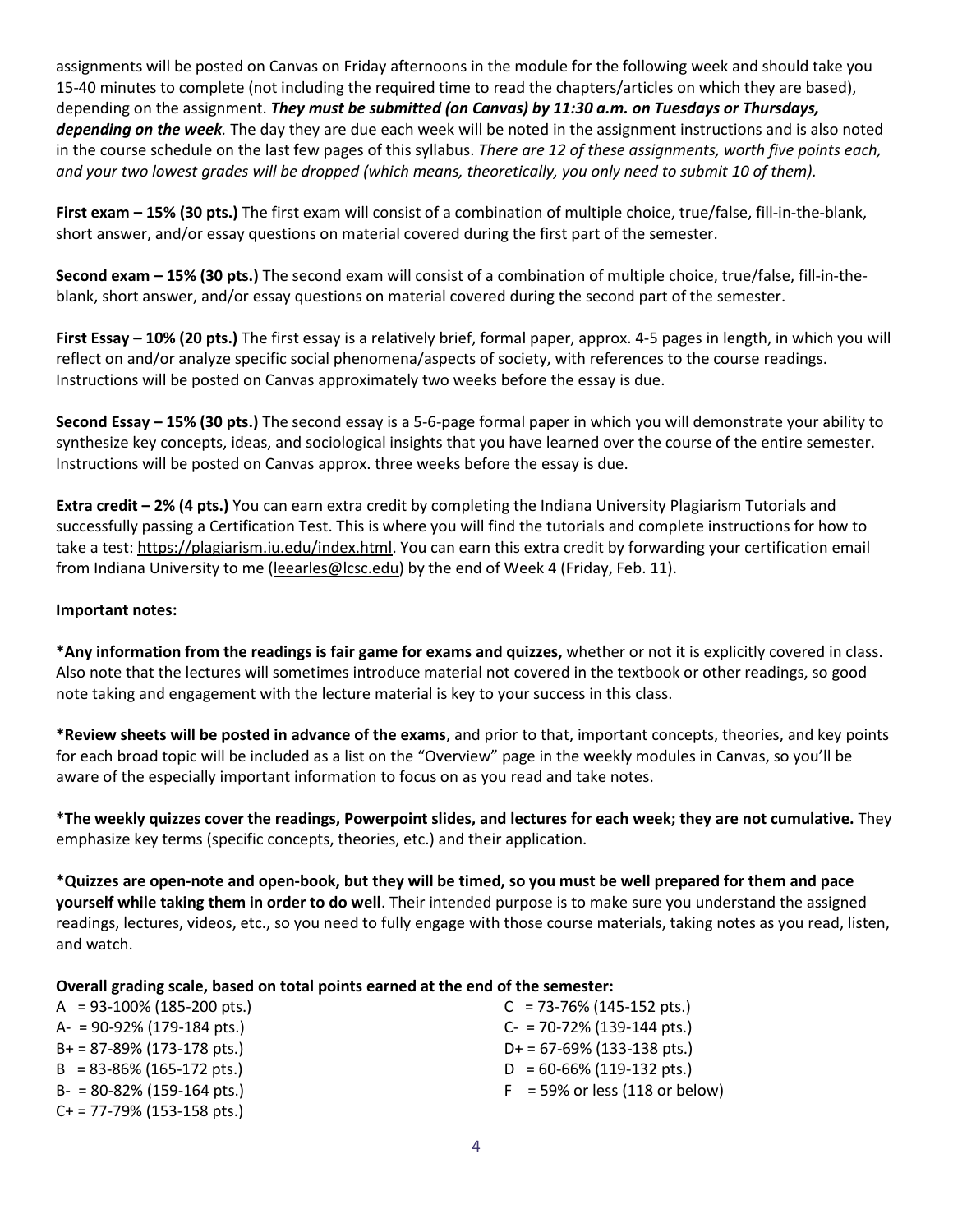### **Keeping track of your grade:**

All grades will be posted on Canvas, but Canvas may not always show you the correct percentage grade on exams and possibly other assignments because Canvas doesn't easily allow for the point system I use or the way I sometimes embed extra credit into exams and quizzes. For example, I may add a couple of extra-credit points to the first exam, so that it's comprised of 32 points overall; however, as noted above in its description, *it's actually worth 30 points* – those two extra points would simply be added on to your raw score if you answer those questions correctly – so whatever you score on the exam is still going to be divided by 30 in the end, but Canvas will automatically divide by 32 (since that's what it will calculate the exam to be worth if I embed those two extra points) and therefore display a percentage grade that is lower than what your grade actually is. To illustrate, say your score on the first exam is 27 points. Your grade is therefore 27/30, or 90%, an A-, but if I have embedded two points of extra credit, Canvas will think the exam is worth 32 points and therefore divide 27 by 32 and show you a grade of 84%, a B, which is significantly lower than what your grade on the exam actually is.

That said, the good news is, *at any time during the semester you can calculate your own grade by simply adding up the number of points you've earned so far on quizzes, exams, assignments, and essays and dividing by the total number of points those quizzes, exams, etc. are worth*, as noted above in the description for each of those components of your grade*.* Also, remember that your two lowest quiz and class preparation assignment grades are dropped, so if you miss a quiz/assignment or two or don't do well on a couple of them, you can simply disregard the two lowest grades for each of those categories. I intentionally make my grading simple and transparent so that you always know where you stand.

### **Evaluation criteria:**

Your **essays** are formal pieces of writing. They will be graded according to the thoroughness with which you have addressed the question(s) posed; the extent to which you offer a critical, sociological analysis/interpretation; the extent to which you have integrated course readings, lectures, films, and discussions, as appropriate; and the clarity and coherence of your writing (i.e., how well-written, organized, and logical your writing is). **I use the following holistic rubric\* for grading your essays:**

- "A"s are reserved for truly superior work that illustrates depth, breadth, and nuanced comprehension of the course material and nearly flawless writing and includes correct APA-style in-text citations.
- "B"s are assigned to above average, well-written work that answers the questions posed in a sociological manner and includes correct (or nearly so) APA-style in-text citations.
- "C"s are an indication that more detail and analysis are needed, your points may not be entirely correct, your writing noticeably needs improvement, and/or you have not incorporated and/or correctly cited the course readings.
- "D"s are a sign that your analysis/interpretation is deeply flawed, and/or you have not completely answered the questions posed, and/or your writing needs significant improvement.
- "F"s are an indication that you have not met the basic requirements of the essay (answering the questions posed in at least a somewhat sociological manner) and/or your writing is unacceptable.

The grading of **quizzes and exams** is straightforward with regard to multiple choice, true/false, and fill-in-the-blank questions—answers are either correct or incorrect. For short answers and essays on exams, your answers will be graded according to the degree to which you demonstrate engagement with the readings and lectures, use sociological terminology correctly, and write clearly.

The weekly **class preparation assignments** will be graded\* according to the degree to which your response to the question(s) posed illustrates that you are engaging with the course readings; taking time to write a thoughtful, wellwritten response; using sociological terminology correctly; and making connections between/among key points/concepts.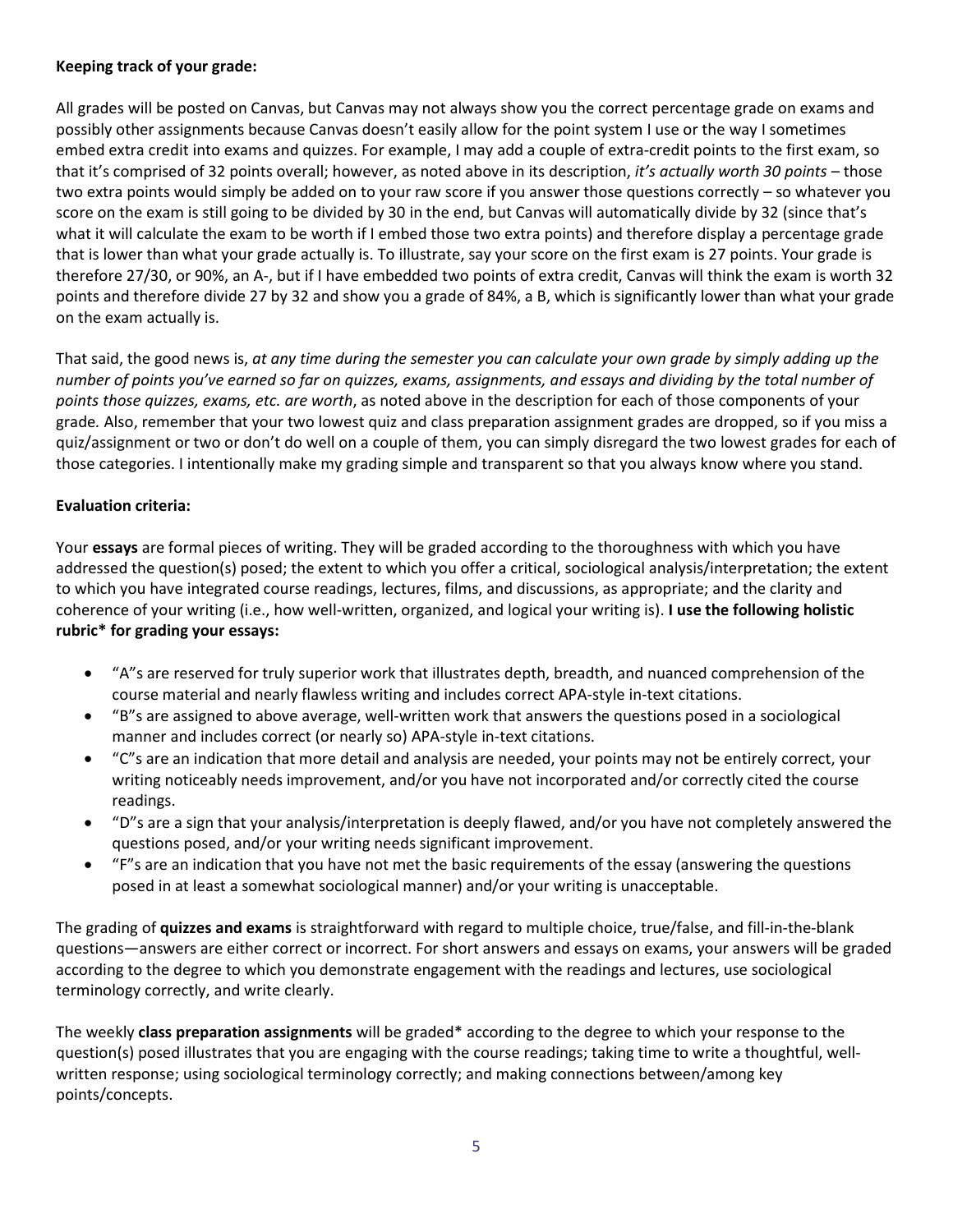**\*Note:** I use points-based rubrics in Canvas for grading the essays and weekly class preparation assignments. They align with the criteria outlined here for each of these assignment types, and you will be able to view the rubrics prior to doing each assignment/essay. Also, although **I do not read and give written feedback on rough drafts of your essays,** I am *always* happy to help you with any needed clarification of the instructions and with idea formulation as you are engaged in the writing process, so please utilize my weekly office hours to chat with me about your essays if you have questions as you're writing them or simply want to bounce some ideas around.

### **Attendance and Engagement**

I believe very strongly in the benefits of regular attendance and a high level of engagement with the course material. **You will not do well in this course if you do not attend class on a regular basis, thoroughly engage with the readings, and periodically review your notes.** You also need to check into Canvas regularly in order to read any announcements or other important information I've posted, preview (and review) the Powerpoint slides for the week, and also, of course, submit the weekly class preparation assignments and take quizzes. **Previewing the Powerpoint slides I post each week on Mondays will help you anticipate the sorts of key points we'll be discussing in class,** which will, in turn, help you be better prepared for active participation.

**If you happen to miss a day of class for** *non***-health-related and otherwise routine reasons, please do not email me asking what you missed. Instead, it is your responsibility to stay abreast of the material we're covering by following along with the course schedule** (on the last few pages of this syllabus), completing the required readings for the week noted therein, and reviewing the Powerpoint slides and any other information posted on Canvas for the day(s) you were absent. I also strongly suggest getting notes from a classmate for any class session you miss.

**When it comes to missing class for** *health-related reasons, emergencies, or similarly serious reasons***, first and foremost, please** *do not come to class is you are feeling unwell.* If you wake up one day with a sore throat, a cough, unusual fatigue, etc., you should not attend class. Instead, refer to the course schedule (on the last few pages of this syllabus) and materials posted on Canvas (Powerpoint slides, videos, etc.) to keep up with what we're covering for that day. *In such instances, if you are only missing one day of class, you do not need to contact me.* I trust that you can keep up with what we're doing, get notes from a classmate, and then return to class when you're feeling back to normal. However, *if you would like assistance with getting notes for the day you've missed* (again, if it's for a health-related reason or emergency), please let me know, and I will provide a version of the notes for the topic we're covering and/or put you in touch with a classmate who can share their notes.

**If you face a more serious illness or hardship at any point in the semester** (a family emergency, a prolonged illness, etc.) **that will result in you missing multiple, consecutive days of class, then** *I definitely do want to hear from you* and will assist you in getting notes for the days you have missed.

**Bottom line:** Come to class unless you're sick, in which case, stay home! If you miss class for health-related or other serious reasons (affecting you, a family member, a pet, etc.), I'm happy to assist you in getting notes for any days of class you miss.

# **Expectations for Classroom Behavior**

In attending our class sessions, you are agreeing to abide by the following basic norms of behavior, which are aimed at providing a productive learning environment for all students:

• **Arrive on time, and do not leave early for arbitrary reasons.** If you know that you need to arrive late or leave class early one day for a legitimate, unavoidable reason, let me know before class (via email or in-person at the start of class), but this should not be a regular occurrence.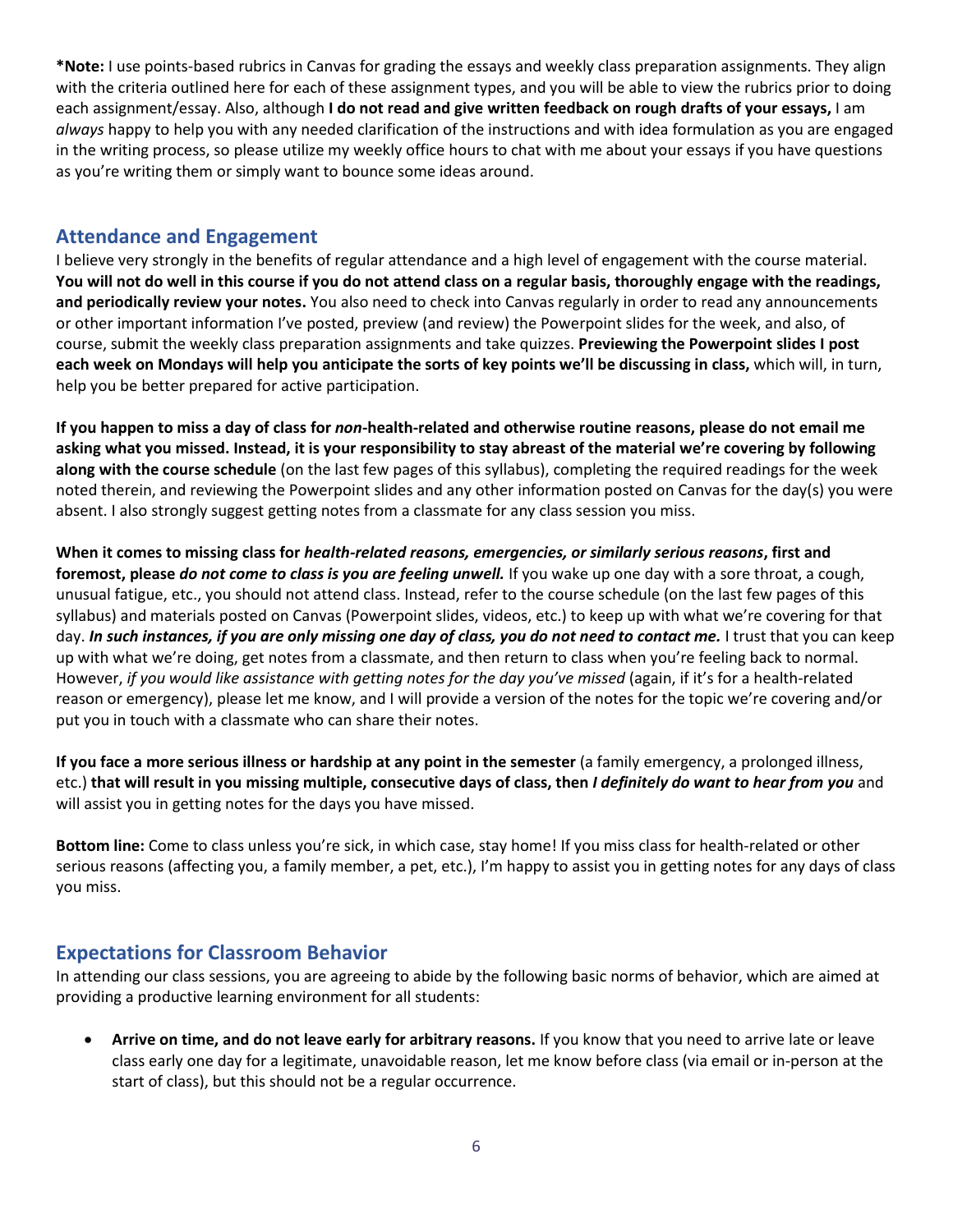- **Please do not begin putting away your notes and shuffling things around as the class period nears its end.** This can be distracting for everyone. I keep an eye on the clock and will make sure to end class on time.
- **Do not chat with your neighbors during lectures; it is** *very* **distracting for everyone**. I'm sure you've all had a class where a pair of friends sitting next to each other constantly talked or whispered to one another. That's not an acceptable practice in a college classroom.
- **Interact with your fellow classmates and me respectfully,** which involves being attentive when others are speaking, thoughtfully considering different points of view, and couching your points in a constructive manner.
- **Limit your distractions by turning off your cell phone and stowing it in your purse or backpack, and only use a laptop for class-related reasons, such as to access the readings posted on Canvas when we are discussing them**. You may think you can multi-task well, but research demonstrates that none of us are very good at it. You are not encoding and retaining information if you are texting/typing while I'm lecturing or while we're engaging in a discussion. Along these same lines, if there is something you want to google, make a note of it to do after class. Finally, I also recommend that instead of typing notes on your computer during class that you use a pen and paper because there is evidence that the physical act of writing helps you learn better than typing does. See for yourself:<https://www.scientificamerican.com/article/a-learning-secret-don-t-take-notes-with-a-laptop/>

**Bottom line:** *Be engaged in the present moment and be considerate of those around you*. It's a way of being that will serve you well in a variety of professional and personal settings throughout your life.

## **Policies on Make-ups and Late Assignments**

The following policies are aimed at treating everyone equitably with regard to course expectations and due dates:

- *Make-up exams will be allowed in rare circumstances for students with legitimate reasons* (for example, LCSCsanctioned absences\*) **who communicate with me in advance**. Emergency situations\*\* and serious illnesses\*\*\* can also warrant an exam make-up, but in all but the direst circumstances, *you must contact me prior to the exam availability dates in order for me to consider a request for a make-up.*
- *Quizzes cannot be made up;* **they must be taken each week by their deadline.** As noted above in the description of quizzes under "Assignments and Grading," your two lowest quiz grades will be dropped, so missing two quizzes will not impact your grade. **This policy of dropping the two lowest grades is meant to account for quizzes missed for any reason: illness, emergencies, LCSC-sanctioned travel, etc., or simply because you forgot to take one.**
- *The weekly class preparation assignments cannot be turned in late.* Their purpose is to help you prepare for class discussions, so doing them after the fact defeats the purpose. **As with the quizzes, the two lowest grades on these assignments are dropped, which is meant to account for any and all reasons you might have for not turning one (or two) in.**
- *Students who submit essays by their respective due dates/times will receive one (1) point of extra credit* (which translates into an extra 0.5% on your final grade in the class)*. Essays received within 12 hours of their due dates/times will be accepted without penalty. Beyond that, except for in extenuating circumstances, essays not submitted within 12 hours of their due dates/times will receive an automatic half-letter-grade (5%) deduction for every additional 12 hours they are late.* For example, if you turn in an essay after midnight on the date it is due but before noon the next day, there is no penalty; however, if you turn it in after noon but before midnight that next day, 5% will be deducted, and if you turn it in after midnight that day (i.e., more than 24 hours after it was due), 10% will be deducted, and so on. **If you think you have an extenuating circumstance, you must contact me** *before the essay is due.* I will handle such claims on a case-by-case basis.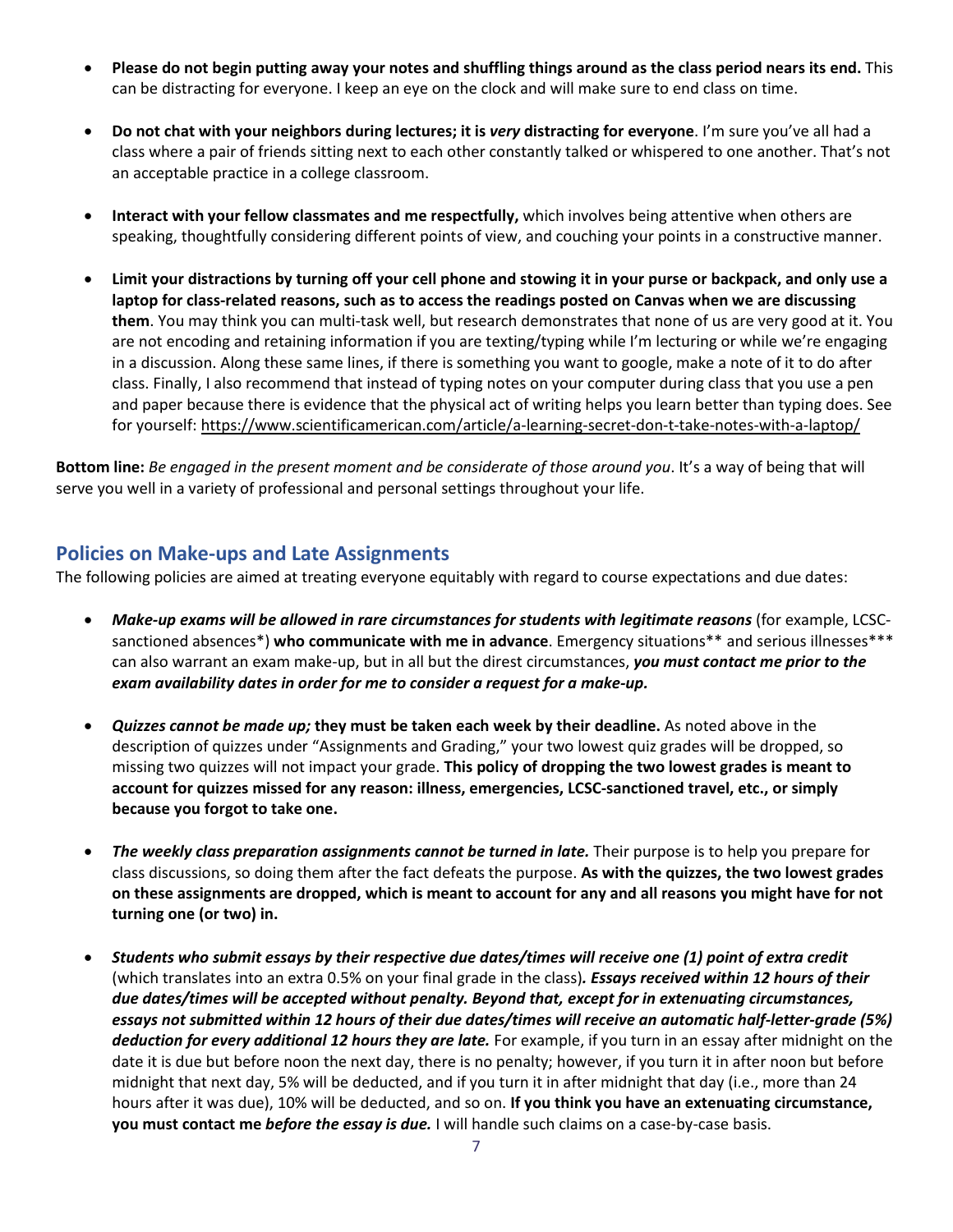• **For essay submissions, if you submit a blank document, an assignment intended for another class, or a file type that does not automatically open in Canvas** (basically, anything other than a Word doc), **it will be treated as a late assignment**, subject to the same lateness penalties outlined in the previous bullet point.

*\*LCSC-sanctioned excused absences include required absences related to NAIA sports participation or ASLCSC officer responsibilities.* **You must notify me by email in advance of an exam if you have an LCSC-sanctioned absence that will affect your ability to take the exam.** If you ever need to submit an essay or weekly class preparation assignment or take a quiz that is due while you are out of town for a sanctioned absence, *you will simply submit/take it on Canvas before you leave or from wherever you're located while travelling.*

*\*\*Emergencies are serious, unforeseen medical or personal situations affecting you, a family member, a pet, etc., that require immediate attention.* If you face an emergency during the semester, please attend to it; then notify me as soon as you are able, and we will work together to figure out appropriate accommodations. Please be prepared to meet with me (in person or via Zoom) to discuss the issue, if necessary.

*\*\*\*Serious, extended illnesses***:** If you come down with a serious illness (physical or psychological) during the semester that may prevent you from taking an exam or submitting an essay on time, let me know as soon as possible, and in those cases, we will work together to figure out appropriate accommodations. (Providing medical documentation is helpful but not always necessary, depending on the illness/issue.)

## **Academic Integrity**

**All of your written work, ideas expressed therein, and quiz/exam answers must be your own work.** Following standard practice for academic writing, you will, of course, be asked to integrate and cite insights and occasional key quotes from the assigned readings, but you must do this in an original way (i.e., you must think about the material *yourself* and synthesize the material *yourself*) and not rely on summary sources of information such as Wikipedia or any of the variety of websites that you might google to look up sociological concepts and theories. *The point of taking a college class is for you to grapple with the assigned readings and other course materials and demonstrate that you have gained an independent understanding of them.*

With the preceding points squarely in mind, any instance of plagiarism, cheating, or other form of academic dishonesty will not be tolerated. **If you plagiarize or otherwise cheat on a quiz, exam, essay, or assignment, you will automatically receive a zero** on that quiz/exam/essay/assignment, which will lower your overall grade substantially, and, depending on the seriousness of the offense, I may also report the incident to the Vice President of Student Affairs, which will result in a formal sanction. I also reserve the right to assign you **a failing grade for the entire course** in especially egregious cases, such as copying full sentences directly from a website, the textbook, another student's paper, or other sources and presenting them as your own. Also, you should never share your written work (a draft of a paper, a paper written for a previous class, etc.) with another student except in the context of a formal peer review initiated by an instructor.

The best approach for avoiding academic dishonesty is to carefully read the assigned chapters/articles, give them some thought, and then put ideas into *your own words* in a way that demonstrates that you understand the material, and, when appropriate, cite key ideas and instances of paraphrasing, and occasionally include especially relevant direct quotes from others, properly noted with quotation marks around exact phrasing and introduced with a signal phrase or in some other way. **For a review of how to properly integrate information from the assigned readings in your writing, reference the "Writing Resources" section of the "Important Course Resources" module in Canvas.** It contains several articles and guides, including the Purdue OWL APA in-text citation style guide and a link to the Indiana University Plagiarism Tutorials, which you can complete for extra credit (as noted above under "Assignments and Grading").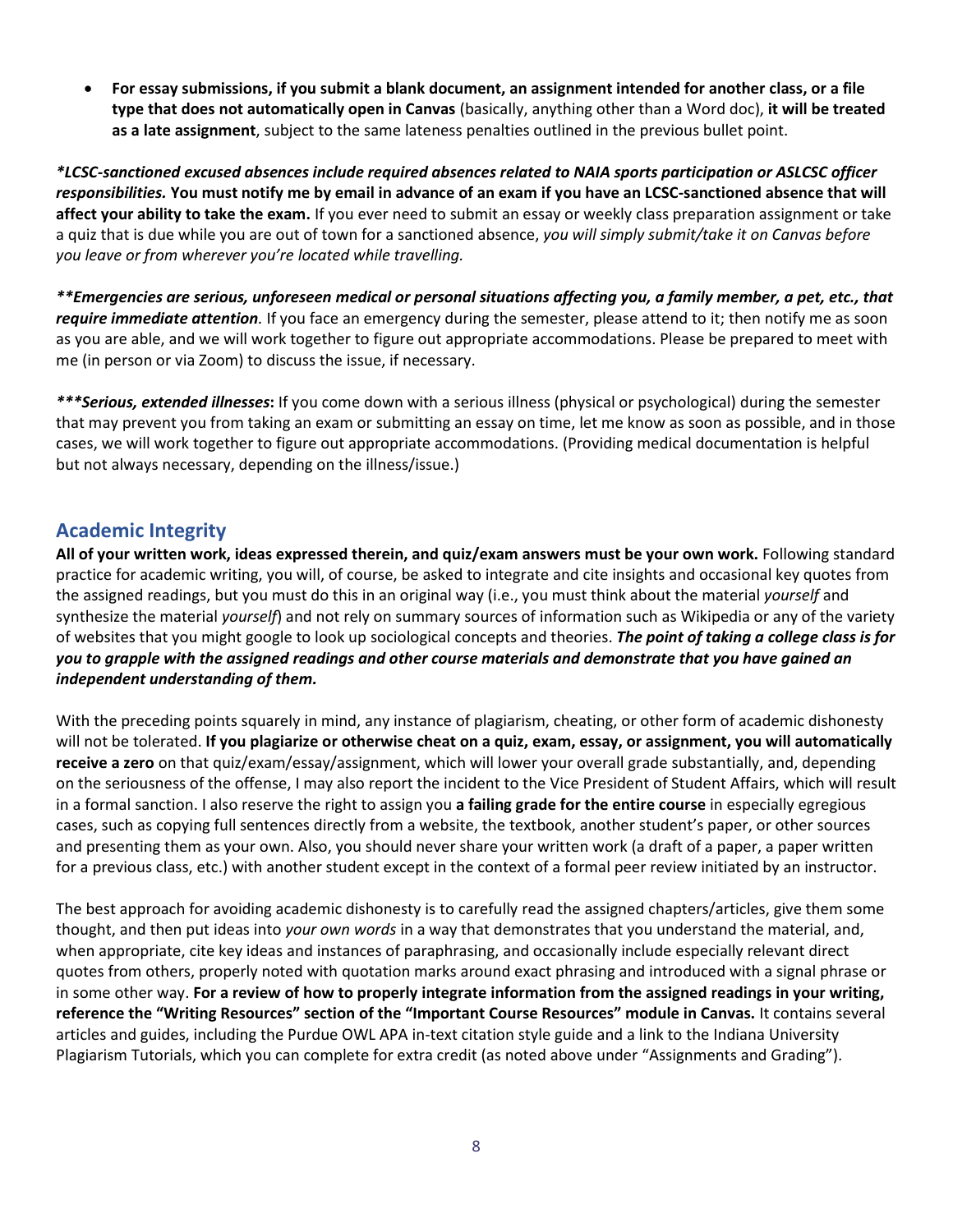*If you have any questions about what is meant by the terms "academic dishonesty" or "plagiarism," please ask me for an explanation or clarification.* As the old saying goes, ignorance of the law (or basic concept and policy in this case) is no excuse. Please do not jeopardize your academic future by engaging in such foolish behavior.

**Finally, another key aspect of academic integrity has to do with the final grade you earn in the class**. Final grades are based on the total points you earn throughout the semester on graded assignments as well as any extra credit you may earn, as detailed in the "Assignments and Grading" section of this syllabus. **Under no circumstances should you ask for extra points to be awarded or for additional extra credit opportunities at the end of the semester because your final grade is not as high as you were hoping that it would be** (for the purposes of scholarships, sports eligibility, or any other reason). Doing so would be asking me to treat you differently than I treat your classmates, which would be unfair to them and therefore ethically problematic. If you ever have any questions about your grades on particular assignments and/or believe that I have made a grading error, you can address your concerns to me, in writing (via email), within one week of when an assignment has been graded. Any such questions or concerns should be specific and reference the grading criteria (and rubric, if applicable) for the assignment. If warranted, we will then meet to discuss your concerns/questions in order to clarify how the assignment was graded.

### **Documented Accessibility Needs**

If you have a documented need for accommodations to ensure accessibility, please let me know during the first two weeks of the semester, and we will work together to ensure appropriate accommodations.

# **Audio/Video Recording**

Audio or videorecording of our class sessions is prohibited. We cover sensitive topics in this course, and everyone should feel free to discuss such topics in an open manner without fear that their words will be taken out of context. If you have trouble listening to lectures and taking part in discussions and taking notes at the same time, we can find a solution through a combination of practice/skill-building on your part and supplemental notes from another student if necessary. Also, the Powerpoint slides will be posted on Canvas, so you can always print out or review those as needed.

# **Contacting Me and Office Hours**

If you have questions about the course material or would like to further discuss any of the topics we are covering, please come chat with me during my office hours, **Tuesdays and Thursdays, 1:30-2:30**. Office hours are specifically for students, so don't be shy about using them – they're meant for you!

**If you would like to schedule a specific meeting time during those office hours, send me an email a day or two in advance, and I'll pencil you in for your preferred time.** Otherwise, you can simply drop by my office, SPH 222, or, if you prefer to use Zoom, use this direct link during those regularly scheduled times[: https://lcsc.zoom.us/j/84258147040.](https://lcsc.zoom.us/j/84258147040) If you join my office hour via Zoom, you will enter a virtual waiting room. I will admit you as soon as I see you in the waiting room unless I'm already meeting with another student, in which case you may experience a 5-15-minute delay in being admitted.

**If you cannot meet during my regular office hours, I'm happy to set up an appointment with you for a different time.** You can chat with me after class to set up an alternative time or simply email me such a request.

**If you need to contact me for quick questions or to relay information to me outside of office hours or class time, the best way to reach me is via email at leearles@lcsc.edu**. (Please note, *this is not an lcmail address.* Your email may automatically enter an lcmail address when you start typing my name or address, but make sure you are actually sending your email to my lcsc.edu address. Otherwise, I may not receive it.) I check email on weekdays before 5 p.m. and will typically respond within 24-48 hours. If your question/issue requires more than a brief response, I may request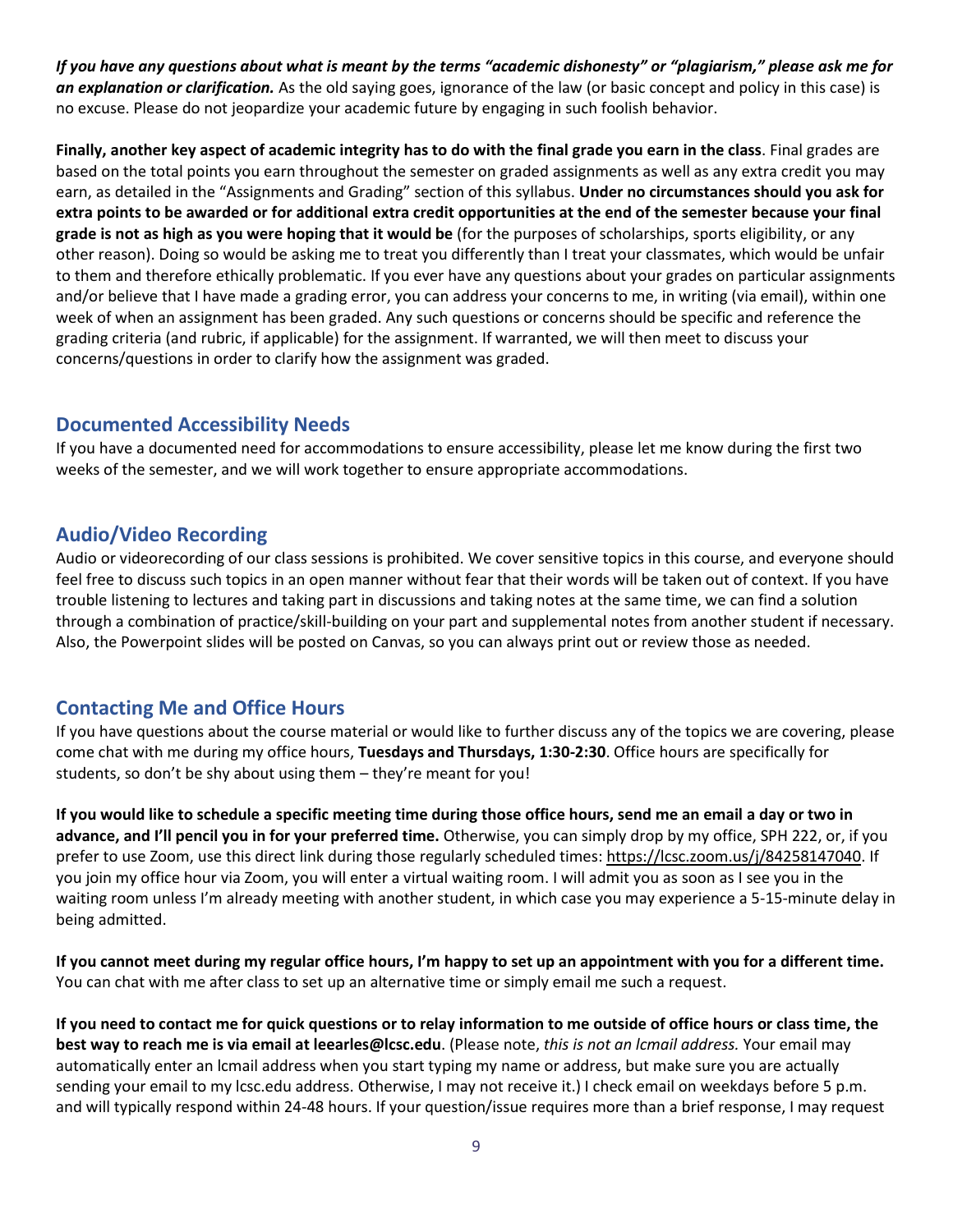that we schedule a meeting to discuss things further. Also, this should go without saying, but when emailing me (or any of your other professors) be sure to compose your email as you would to any other professional contact. Include a subject line, a proper salutation (e.g., "Dear Prof. Earles"), and use good writing. **All this being said,** *please use email sparingly***. After all, for most basic questions about the class, you can likely find the answers in this syllabus or catch me right after class to chat.**

# **Course Schedule**

**The following course schedule is subject to change, depending on our progress in covering the material, circumstances beyond our control, etc.** Any changes will be announced in class and/or via Canvas, so please get in the habit of checking your lcmail and Canvas a few times a week so that you are aware of any time-sensitive announcements I might make. Also, *it is your responsibility to know what is announced in class, whether or not you are present at the time.* I will post *major* announcements on Canvas, but I also sometimes make brief announcements at the start of class.

*Your active engagement with each week's assigned readings is key to your success in this class.* The readings for each week typically include a chapter or two from the textbook, noted below as "A & T" (for Andersen and Taylor, the authors' last names) and a chapter/article or two posted in the "Readings" module in Canvas, noted below by the author's last name and title (which is also how they appear in the Readings module). As mentioned above under "Required Readings," I encourage you to be an active reader by noting particularly interesting, significant, etc. passages in the readings and writing down additional thoughts or questions you have on those passages either in the margins of the chapter/article or in your notes.

*The chapters/articles listed for each week are to be completed prior to the class in which we are covering them* so that you are able to engage in informed discussions about the readings with your fellow classmates and respond to any questions that I might ask you about the material. I have listed which day of the week we'll be covering each reading (Tuesday or Thursday), so you can plan accordingly. **Again, read the assigned chapters/articles** *before* **class on the day that is listed for them.**

**The Powerpoint slides for each topic/week will be posted in the weekly modules in Canvas by Monday afternoons/evenings** so that you can use them to help organize your notetaking and also for quiz and exam review purposes. As emphasized above under "Attendance and Engagement," **previewing the slides for the week before class on Tuesdays will help you prepare for our class discussions because you will be able to see the specific points/questions we'll be covering in class.**

**Videos shown in class will be posted on Canvas in the weekly modules when possible** (i.e., when they are readily available online in an accessible format)**.** *You may occasionally need to watch brief videos on your own before class; I will note in my announcements on Canvas if you need to watch a particular video in advance; otherwise, you can assume we will watch them together in class.*

**As you can see below and as noted above in their description under "Assignments and Grading," quizzes are almost always due on Sundays at midnight.** This is the Sunday at the *end* of the week, so you have the entire week to learn the new concepts, theories, etc. that are covered in the readings and lectures for that week before taking the quiz. **Please note: It is best to wait until after Thursday's class to take the weekly quiz.** During Weeks 7 and 13 the quiz is due on Wednesday because we will be finishing up material from the previous week's topic during Tuesday's class those weeks.

**The days the weekly class preparation assignments are due are noted below for each week.** Note that sometimes those weekly assignments are due on Tuesday and other weeks they're due Thursday. **They are always due by 11:30 a.m.**

**Be sure to have your textbook and the other assigned readings with you in class so that you can directly reference specific passages when asked to do so.** This means you will need to bring your book with you and also either print out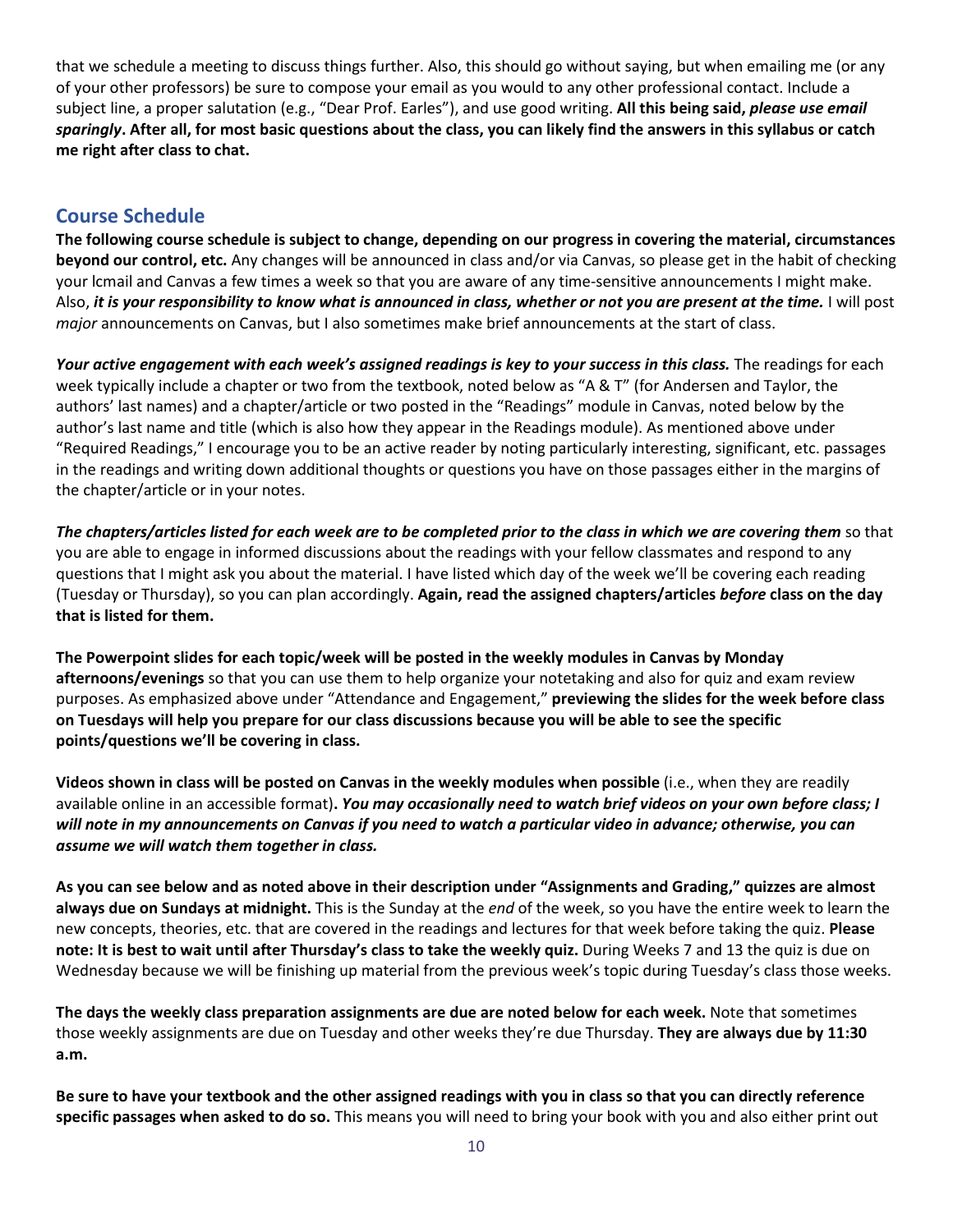the readings posted on Canvas or bring a laptop or tablet to class with you to access them online. I will often highlight especially interesting/significant passages as we are discussing the readings together as a class.

### **Week 1 (1/18, 1/20): Introduction to the course and to each other**

*Reading*: **Thursday:** Syllabus (the document you are reading right now) Cohan, "Finding Success in Your Second Semester"

#### **Week 2 (1/25, 1/27): How sociologists see the world: The sociological imagination and social theory**

*Reading*: **Tuesday:** A & T, Ch. 1 (pp. 1-14) Mills, "The Promise" Strassman, "'I Blame Myself': Retirement remains out of reach for millions of Americans"

**Thursday:** A & T, Ch. 1 (pp. 14-25)

*Class preparation assignment due by 11:30 a.m. on Tuesday Quiz 1 must be taken by midnight on Sunday.* 

**Week 3 (2/1, 2/3): How sociologists study the social world: Social research methods**

*Reading:* **Tuesday:** A & T, Ch. 3

*Class preparation assignment due by 11:30 a.m. on Thursday Quiz 2 must be taken by midnight on Sunday.*

#### **Week 4 (2/8, 2/10): Culture, socialization, and the life course**

*Reading*: **Tuesday:** A & T, Ch. 2 Henslin, "An Overview of U.S. Values" Samuel, "7 Keys to True Success"

> **Thursday:** Bialik and Fry, "Millennial Life […]" Dimock, "Defining Generations […]" Parker and Igielnick, "[…] What We Know About Gen Z So Far"

*Class preparation assignment due by 11:30 a.m. on Tuesday No quiz this week* 

**\*EXTRA CREDIT (optional): Indiana University Plagiarism Certification Test due by midnight on Friday, Feb. 11 (See "Assignments and Grading" for details.)**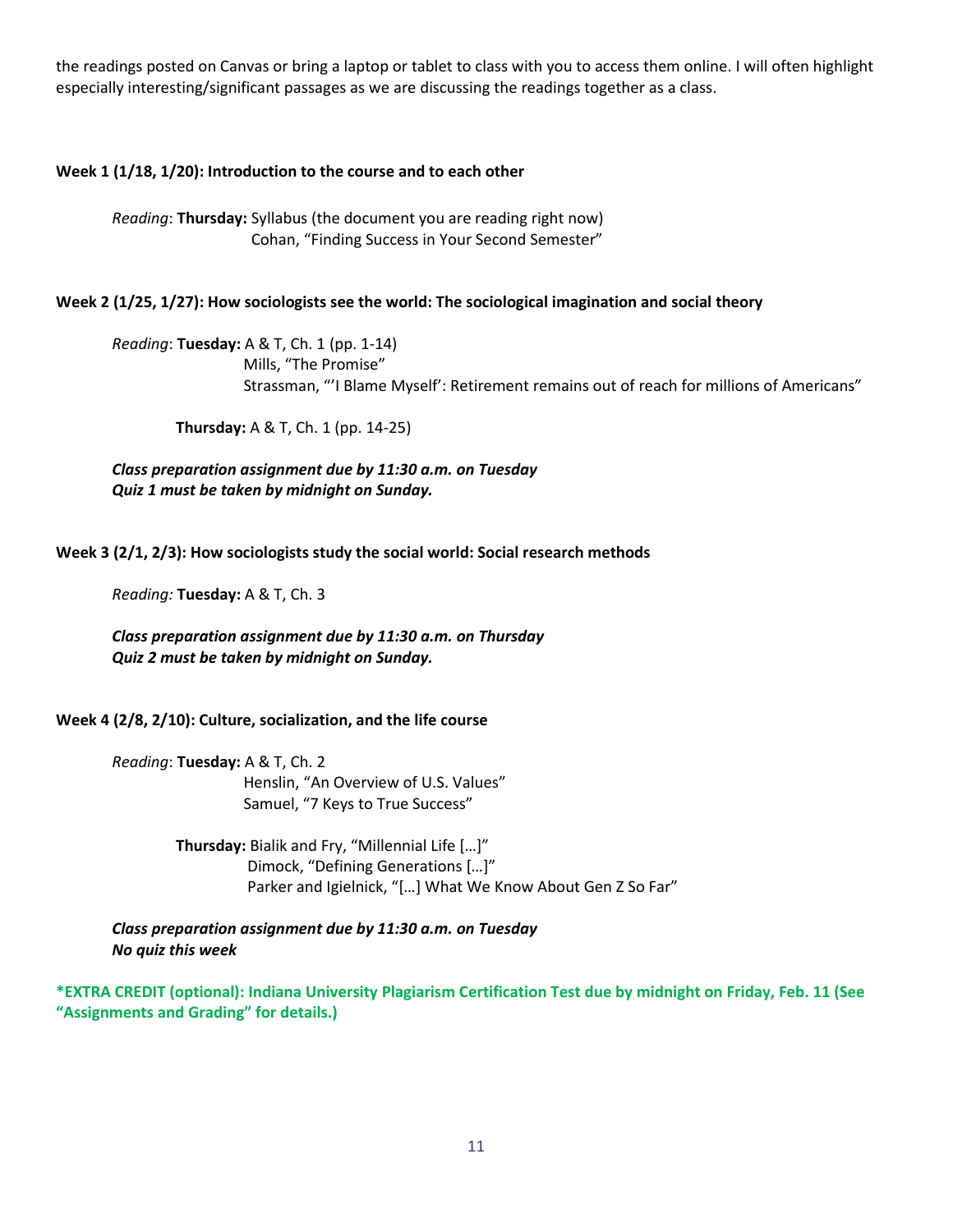#### **Week 5 (2/15, 2/17): Culture, socialization, and the life course (continued)**

*Reading*: **Tuesday:** A & T, Ch. 4 and Ch. 5 (pp. 121-125 only)

 **Thursday:** Anderson and Jiang, "Teens, Social Media, and Technology […]" Twenge, "Have Smartphones Destroyed a Generation?"

*Class preparation assignment due by 11:30 a.m. on Thursday Quiz 3 (on Weeks 4 and 5) must be taken by midnight on Sunday.*

#### **Week 6 (2/22, 2/24): The structure of society: from the micro to the macro levels and FIRST ESSAY DUE**

*Reading*: **Tuesday**: A & T, Ch. 5 (pp. 104-107, 112-116) and Ch. 6 (pp. 126-130, 139-147)

**Thursday:** Ritzer, "An Introduction to McDonaldization," and "The Irrationality of Rationality"

*Class preparation assignment due by 11:30 a.m. on Thursday No quiz this week*

**\*FIRST ESSAY due by midnight on Sunday, February 27.**

#### **Week 7 (3/1, 3/3): The structure of society (continued on Tues.) and FIRST EXAM review session (Thurs.)**

*Reading*: **Tuesday:** A & T, Ch. 5 (pp. 108-112)

 **Thursday:** Catch up and review for the exam

*No class preparation assignment this week Quiz 4 (on Weeks 6 and 7) must be taken by midnight on Wednesday*

**\*FIRST EXAM taken on Canvas between Thursday, March 3, at 1:30 p.m., and Monday, March 7, at noon.**

**Week 8 (3/8, 3/10): Deviance, crime, and social control**

*Reading:* **Tuesday:** A & T, Ch. 7 (pp. 149-156 and 170-173) Chambliss, "The Saints and the Roughnecks"

 **Thursday:** A & T, Ch. 7 (pp. 156-170)

*Class preparation assignment due by 11:30 a.m. on Tuesday Quiz 5 must be taken by midnight on Sunday.*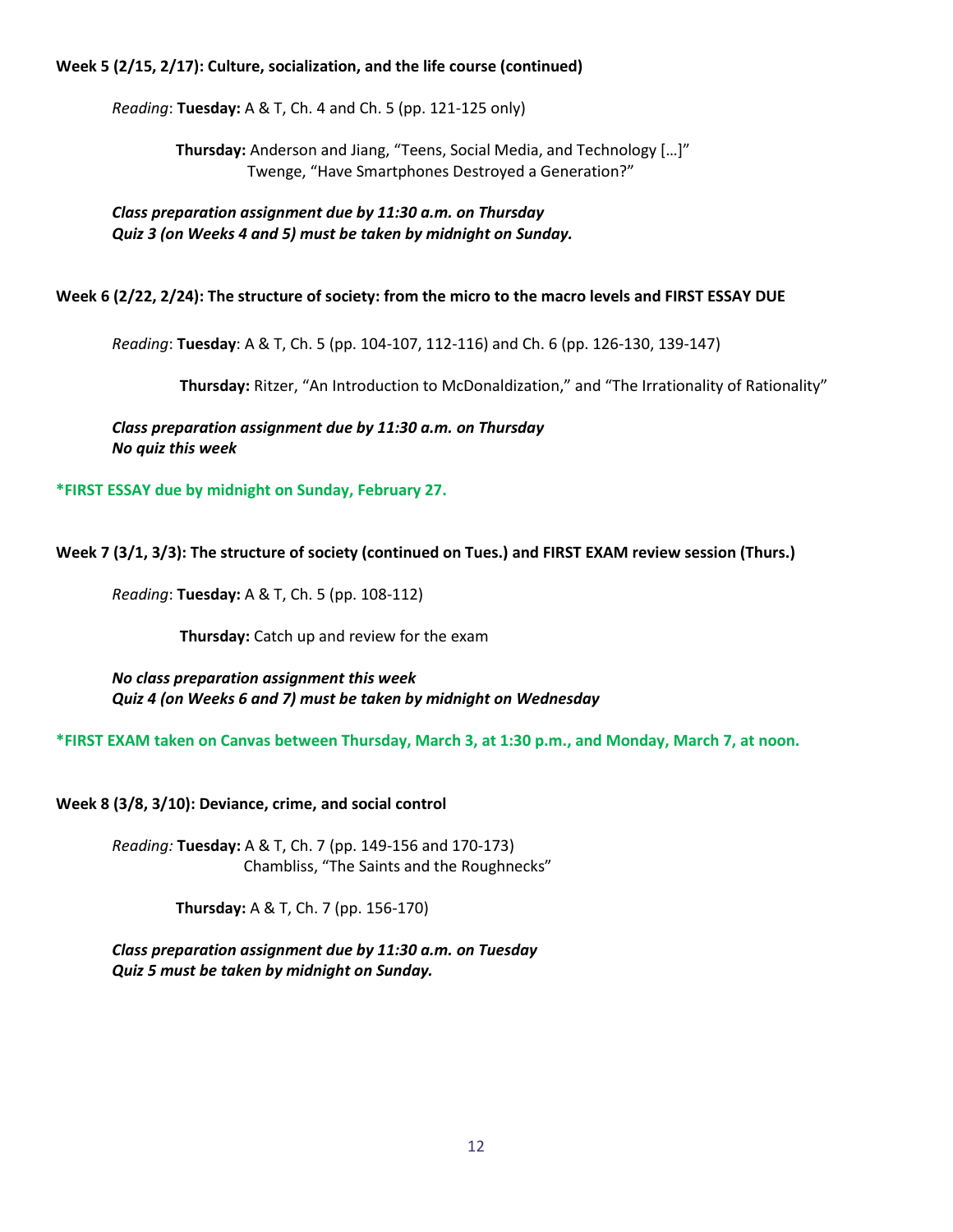#### **Week 9 (3/15, 3/17): Social stratification and social class**

*Reading*: **Tuesday:** A & T, Ch. 8

 **Thursday:** Becker, "Evidence Grows of Poverty's Toll on Young Brains, Academic Achievement Gap" Reardon, "No Rich Child Left Behind"

*Class preparation assignment due by 11:30 a.m. on Thursday Quiz 6 must be taken by midnight on Sunday.*

#### **Week 10 (3/22, 3/24): Race, ethnicity, and social stratification**

*Reading:* **Tuesday:** A & T, Ch. 10 (pp. 235-244)

 **Thursday:** A & T, Ch. 10 (pp. 245-256) Korver, "Privileged" Jones, "Levels of Racism: A Theoretic Framework and a Gardeners Tale

*Class preparation assignment due by 11:30 a.m. on Thursday No quiz this week*

#### **\*Spring Break (3/28-4/1)\***

#### **Week 11 (4/5, 4/7): Race, ethnicity, and social stratification (continued)**

*Reading*: **Tuesday:** A & T, Ch. 10 (pp. 256-262)

 Bailey et al., "How Structural Racism Works—Racism as a Root Cause of U.S. Racial Health Inequities"

 Darity et al., "What We Get Wrong About Closing the Racial Wealth Gap" (Read these sections: "Introduction" and Myths 1 and 2 [pp. 1-14), Myth 7 [pp. 37-41], and Myth 9 [pp. 45-50])

**Thursday:** A & T, Ch. 10 (pp. 263-267) Gallagher, "Color-Blind Privilege: The Social and Political Functions of Erasing the Color Line in Post-Race America"

*Class preparation assignment due by 11:30 a.m. on Thursday Quiz 7 (on Weeks 10 and 11) must be taken by midnight on Sunday.*

#### **Week 12 (4/12, 4/14): Gender and social stratification**

*Reading*: **Tuesday:** A & T, Ch. 11 (pp. 268-280)

**Thursday:** A & T, Ch. 11 (pp. 280-297)

*Class preparation assignment due by 11:30 a.m. on Tuesday No quiz this week*